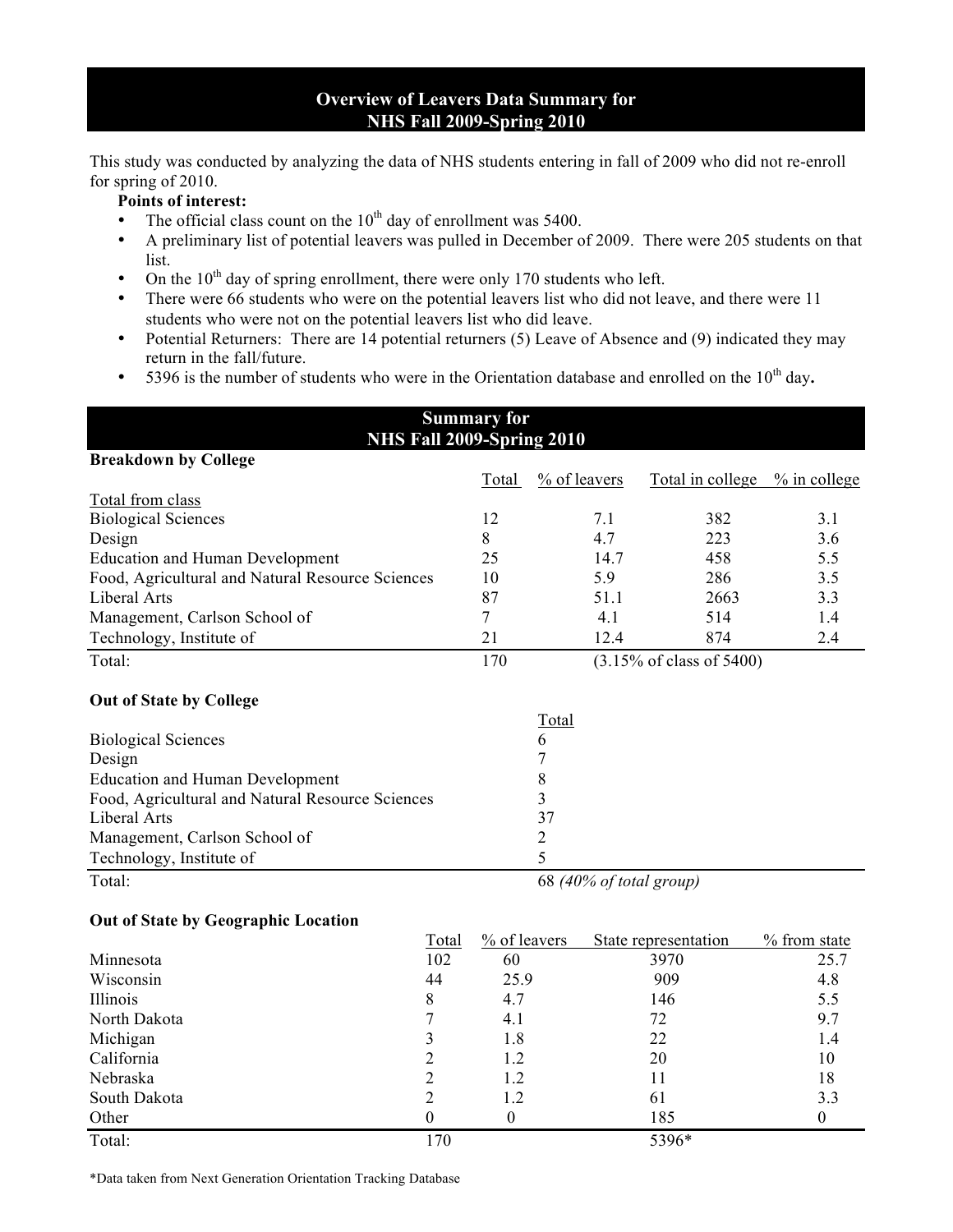### **Gender**

(The 2009 cohort is made up of 52% women and 48% men)

|        |              | Total in class | % of leavers |
|--------|--------------|----------------|--------------|
| Male   | $\mathbf{r}$ | 2592           | 41.8         |
| Female | qq           | 2808           | 58.2         |
| Total: | .70          | 5400           |              |

# **Ethnicity**

(The representation of students of color for 2009 cohort was approximately 19%)

|                                | White | <b>Black</b> | Hispanic Asian |                |                |          |          | Amer. Ind. Hawaiian Not Stated International |
|--------------------------------|-------|--------------|----------------|----------------|----------------|----------|----------|----------------------------------------------|
| <b>Biological Sciences</b>     | 9     |              | $\theta$       |                | $\theta$       | $\theta$ | 0        |                                              |
| Design                         |       | $\theta$     |                | $\overline{0}$ | $\theta$       | $\theta$ | O        |                                              |
| <b>Education and Human</b>     |       |              |                |                |                |          |          |                                              |
| Development                    | 12    | 5            |                | 4              | $\mathfrak{D}$ | $\theta$ | $\theta$ | $\theta$                                     |
| Food, Agricultural and Natural |       |              |                |                |                |          |          |                                              |
| <b>Resource Sciences</b>       | 8     | $\theta$     | $\theta$       | $\theta$       |                | $\Omega$ |          |                                              |
| Liberal Arts                   | 73    | າ            |                |                | 3              |          | $\theta$ |                                              |
| Management, Carlson School of  | 6     | $\Omega$     | 0              |                | $\theta$       |          | $\theta$ |                                              |
| Technology, Institute of       | 19    | $\Omega$     | $\theta$       | $\theta$       |                |          |          |                                              |
| Total:                         | 134   | 9            | 3              | 13             |                |          | ◠        |                                              |
| Total % of leavers:            | 79    |              | 1.8            | 7.6            | 4.1            | .005     | .01      |                                              |

### **ACT Scores**

(Average ACT score for 2009 cohort =  $26.6$ )

|           | Total        | Total% |
|-----------|--------------|--------|
| <b>NA</b> | 9            | ر      |
| Under 14  | ∠            | 1.2    |
| $15-19$   | <sub>0</sub> | 3.5    |
| $20 - 24$ | 51           | 30     |
| 25-29     | 72           | 42.4   |
| $30 - 35$ | 30           | 17.6   |

Total: 170

• 60% have ACT Score of 25 or higher

# **High School Graduation Percentile**

|           | Total        | Total%   |  |
|-----------|--------------|----------|--|
| <b>NA</b> | 25           | 14.7     |  |
| 40-49     |              | د.       |  |
| 50-59     | $\mathbf{0}$ | $\theta$ |  |
| 60-69     | 13           | 7.6      |  |
| 70-79     | 31           | 18.2     |  |
| 80-89     | 54           | 32       |  |
| 90-99     | 46           | 27       |  |
| Total:    | 170          |          |  |

• 59% have High School Rank of 80% or higher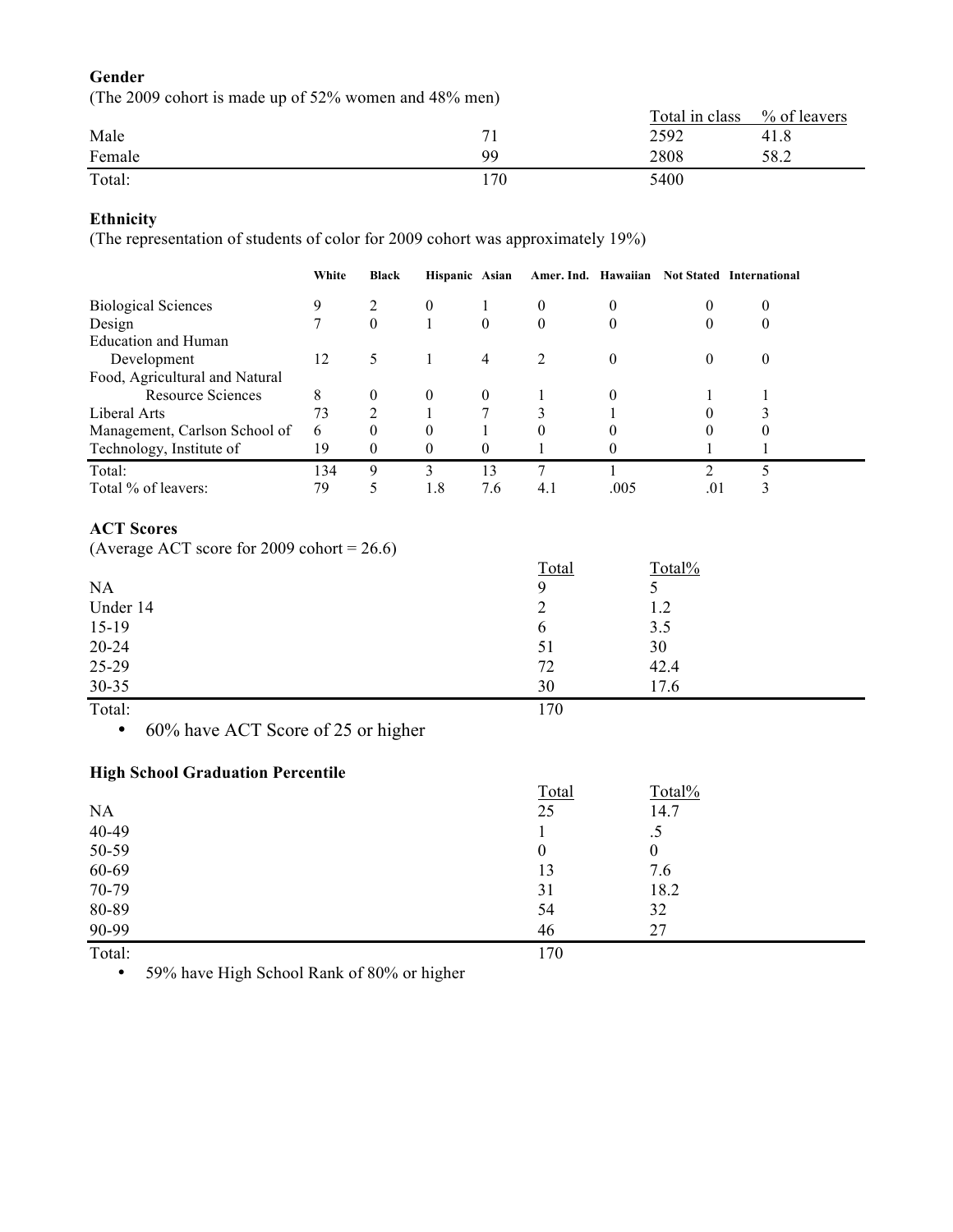# **Grade Point Average**

Determined by "cur\_gpa"

|                              | Total | Total% |  |
|------------------------------|-------|--------|--|
| Grade point average of 0.000 | 32    | 18.8   |  |
| Grade point average 0.1-1.09 | 9     | 5.3    |  |
| Grade point average 1.1-2.09 | 19    | 11.2   |  |
| Grade point average 2.1-2.59 | 25    | 14.7   |  |
| Grade point average 2.6-3.09 | 24    | 14.1   |  |
| Grade point average 3.1-3.59 | 35    | 20.6   |  |
| Grade point average 3.6-4.00 | 21    | 12.4   |  |
| N/A                          |       | 2.9    |  |
| Total:                       | 170   |        |  |

• 32.9% have gpa of 3.1 or higher

• 24.1% have gpa of 1.09 or lower

| <b>Holds/Flags on Student Record</b> |       |      |
|--------------------------------------|-------|------|
|                                      | Total | $\%$ |
| AU (student account past due)        | 37    | 21.8 |
| OA (College adviser approval)        | 30    | 17.6 |
| <b>Probation</b>                     | 19    | 11.2 |
| <b>Registration Holds</b>            | 84    | 49.4 |

#### **First Choice College Flag (N=167, 3 unknown)**

| (Indicates current college of enrollment was not first choice) |         |                                      |
|----------------------------------------------------------------|---------|--------------------------------------|
|                                                                | NO      | 1 <sup>st</sup> Choice College       |
| <b>Biological Sciences</b>                                     | 0       | $\theta$                             |
| Design                                                         |         | 1 CSOM, 1 CLA                        |
| <b>Education and Human Development</b>                         | 8       | 4 CLA, 2 CBS, 1 IT, 1 CSOM           |
| Food, Agricultural and Natural Resource Sciences               |         | 1CBS, 1CLA                           |
| Liberal Arts                                                   | 30      | 13 CBS, 7 IT, 7 CSOM, 2 CDES, 1 CEHD |
| Management, Carlson School of                                  | 0       | $\Omega$                             |
| Technology, Institute of                                       |         | 1 CSOM, 1 CBS, 1 CLA                 |
| Total:                                                         | 45(27%) |                                      |

# **Student Characteristics**

# **Included in 10th Day Enrollment Count**

| Total:           | $170(100\%)$                   |
|------------------|--------------------------------|
| Major            |                                |
| Declared Major   | 63                             |
| Undeclared Major | 107 (1 CFANS, 24 CEHD, 82 CLA) |
| Total:           | 170                            |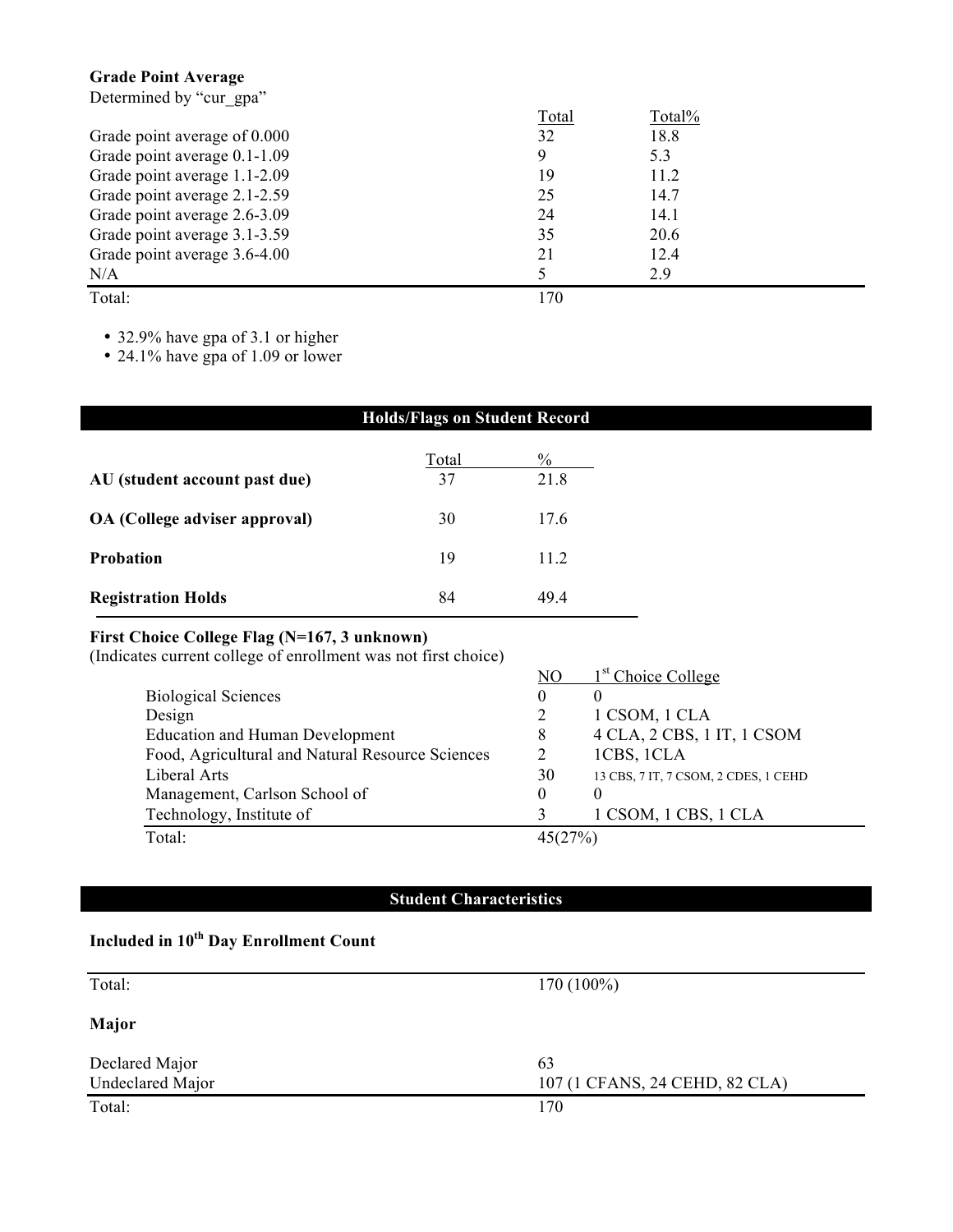| Identified as one or more cohort:                |    |  |
|--------------------------------------------------|----|--|
| Student Athlete                                  |    |  |
| <b>Access to Success Participant</b>             | 16 |  |
| University Marching Band Member                  |    |  |
| Summer Bridge to Academic Excellence Participant |    |  |
| <b>Student in University Honors Program</b>      | Q  |  |
| <b>International Student</b>                     |    |  |
| Student with PSEO Experience                     |    |  |

|                                                                                                         |                                                  | <b>Adviser Comments-Reason for Leave</b> |  |  |
|---------------------------------------------------------------------------------------------------------|--------------------------------------------------|------------------------------------------|--|--|
| If a student provided more than one reason, all applicable categories were marked. Determined<br>Notes: |                                                  |                                          |  |  |
|                                                                                                         | by adviser comments.                             |                                          |  |  |
| Financial                                                                                               |                                                  |                                          |  |  |
|                                                                                                         |                                                  | <u>Total</u>                             |  |  |
| <b>Biological Sciences</b>                                                                              |                                                  |                                          |  |  |
| Design                                                                                                  |                                                  | 0                                        |  |  |
|                                                                                                         | <b>Education and Human Development</b>           |                                          |  |  |
|                                                                                                         | Food, Agricultural and Natural Resource Sciences |                                          |  |  |
| <b>Liberal Arts</b>                                                                                     |                                                  | 9                                        |  |  |
|                                                                                                         | Management, Carlson School of                    | 0                                        |  |  |
| Technology, Institute of                                                                                |                                                  | 0                                        |  |  |
| Total:                                                                                                  |                                                  | $18(10.6\%)$                             |  |  |
| Personal                                                                                                |                                                  |                                          |  |  |
|                                                                                                         |                                                  | <b>Total</b>                             |  |  |
| <b>Biological Sciences</b>                                                                              |                                                  | 3                                        |  |  |
| Design                                                                                                  |                                                  |                                          |  |  |
|                                                                                                         | <b>Education and Human Development</b>           | 3                                        |  |  |
|                                                                                                         |                                                  |                                          |  |  |
| Liberal Arts                                                                                            | Food, Agricultural and Natural Resource Sciences |                                          |  |  |
|                                                                                                         |                                                  | 6                                        |  |  |
|                                                                                                         | Management, Carlson School of                    |                                          |  |  |
| Technology, Institute of                                                                                |                                                  | 2                                        |  |  |
| Total:                                                                                                  |                                                  | $17(10\%)$                               |  |  |
| <b>Health/Medical</b>                                                                                   |                                                  |                                          |  |  |
|                                                                                                         |                                                  |                                          |  |  |
|                                                                                                         |                                                  | <b>Total</b>                             |  |  |
| <b>Biological Sciences</b>                                                                              |                                                  | 2                                        |  |  |
| Design                                                                                                  |                                                  | 0                                        |  |  |
|                                                                                                         | <b>Education and Human Development</b>           | 3                                        |  |  |
|                                                                                                         | Food, Agricultural and Natural Resource Sciences |                                          |  |  |
| Liberal Arts                                                                                            |                                                  | 5                                        |  |  |
|                                                                                                         | Management, Carlson School of                    | 0                                        |  |  |
| Technology, Institute of                                                                                |                                                  | 3                                        |  |  |
| Total:                                                                                                  |                                                  | $14(8.2\%)$                              |  |  |
| Wanted to be closer to home                                                                             |                                                  |                                          |  |  |
|                                                                                                         |                                                  | Total                                    |  |  |
| <b>Biological Sciences</b>                                                                              |                                                  |                                          |  |  |
| Design                                                                                                  |                                                  | $\overline{c}$                           |  |  |
|                                                                                                         | <b>Education and Human Development</b>           | 5                                        |  |  |
|                                                                                                         | Food, Agricultural and Natural Resource Sciences | $\boldsymbol{0}$                         |  |  |
| Liberal Arts                                                                                            |                                                  |                                          |  |  |
|                                                                                                         | Management, Carlson School of                    | $\boldsymbol{0}$                         |  |  |
|                                                                                                         |                                                  |                                          |  |  |
| Technology, Institute of                                                                                |                                                  | 4                                        |  |  |
| Total:                                                                                                  |                                                  | $13(7.6\%)$                              |  |  |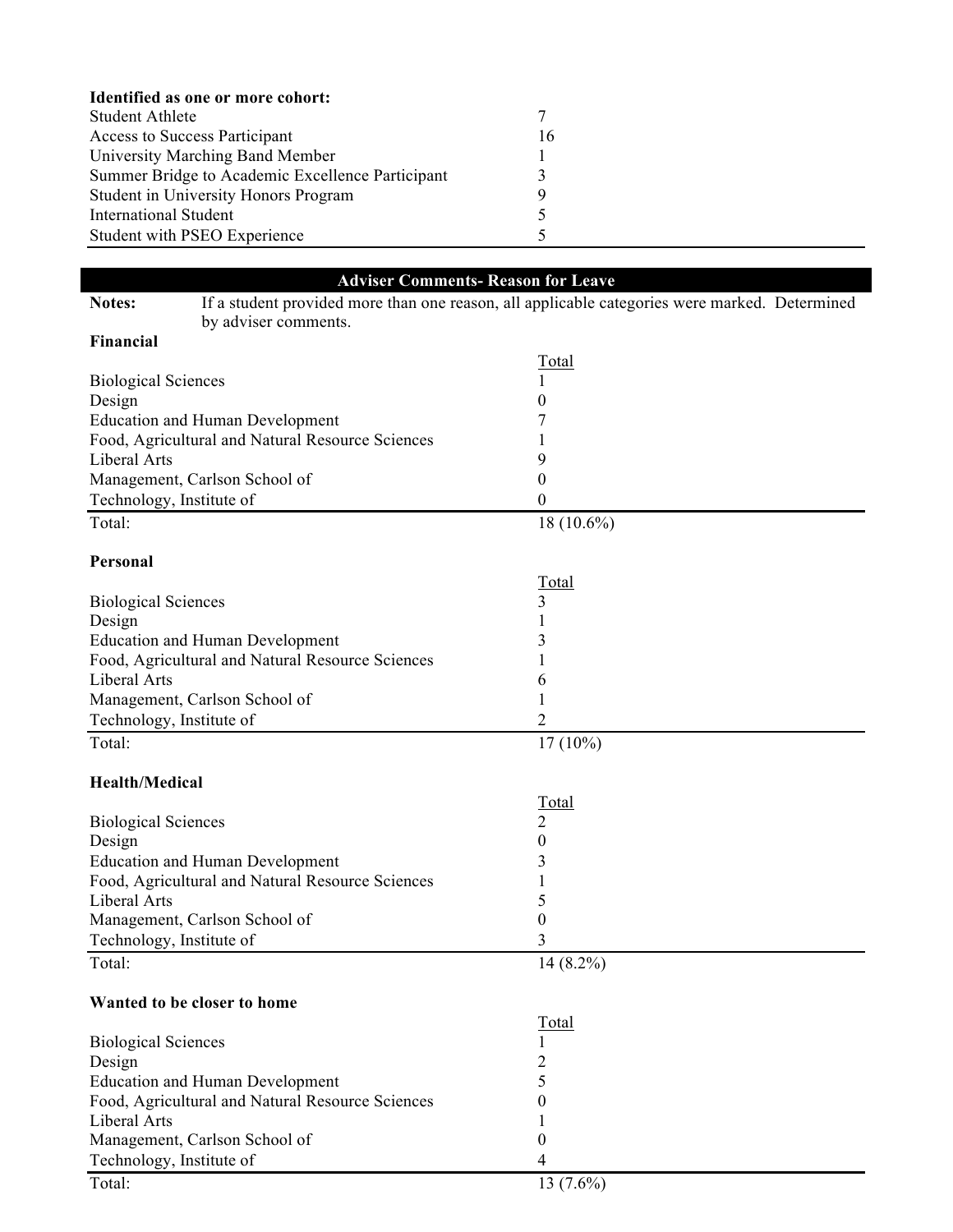| Not a good fit                                   |                |
|--------------------------------------------------|----------------|
|                                                  | <b>Total</b>   |
| <b>Biological Sciences</b>                       | 0              |
| Design                                           |                |
| <b>Education and Human Development</b>           |                |
| Food, Agricultural and Natural Resource Sciences | 0              |
| Liberal Arts                                     | 9              |
| Management, Carlson School of                    | 0              |
| Technology, Institute of                         |                |
| Total:                                           | $12(7.1\%)$    |
|                                                  |                |
|                                                  |                |
| Cannot get into preferred major                  |                |
|                                                  | <b>Total</b>   |
| <b>Biological Sciences</b>                       | 0              |
| Design                                           |                |
| <b>Education and Human Development</b>           |                |
| Food, Agricultural and Natural Resource Sciences | 0              |
| Liberal Arts                                     | 5              |
| Management, Carlson School of                    | 0              |
| Technology, Institute of                         |                |
| Total:                                           | $7(4.1\%)$     |
|                                                  |                |
| <b>University Too Big</b>                        |                |
|                                                  | <b>Total</b>   |
| <b>Biological Sciences</b>                       | $\overline{2}$ |
| Design                                           | 0              |
| <b>Education and Human Development</b>           |                |
| Food, Agricultural and Natural Resource Sciences | 0              |
| Liberal Arts                                     | 2              |
| Management, Carlson School of                    | 0              |
| Technology, Institute of                         | $\overline{c}$ |
| Total:                                           | $7(4.1\%)$     |
|                                                  |                |
| <b>Life Direction</b>                            |                |
|                                                  | Total          |
| <b>Biological Sciences</b>                       | 0              |
| Design                                           | 0              |
| <b>Education and Human Development</b>           | 2              |
| Food, Agricultural and Natural Resource Sciences | 0              |
| Liberal Arts                                     |                |
| Management, Carlson School of                    | $\theta$       |
| Technology, Institute of                         | 0              |
|                                                  |                |
| Total:                                           | $6(3.5\%)$     |
|                                                  |                |
| <b>Campus Climate</b>                            |                |
|                                                  | Total          |
| <b>Biological Sciences</b>                       |                |
| Design                                           |                |
| <b>Education and Human Development</b>           |                |
| Food, Agricultural and Natural Resource Sciences | 0              |
| Liberal Arts                                     | 3              |
| Management, Carlson School of                    | 0              |
| Technology, Institute of                         |                |
| Total:                                           | $5(2.9\%)$     |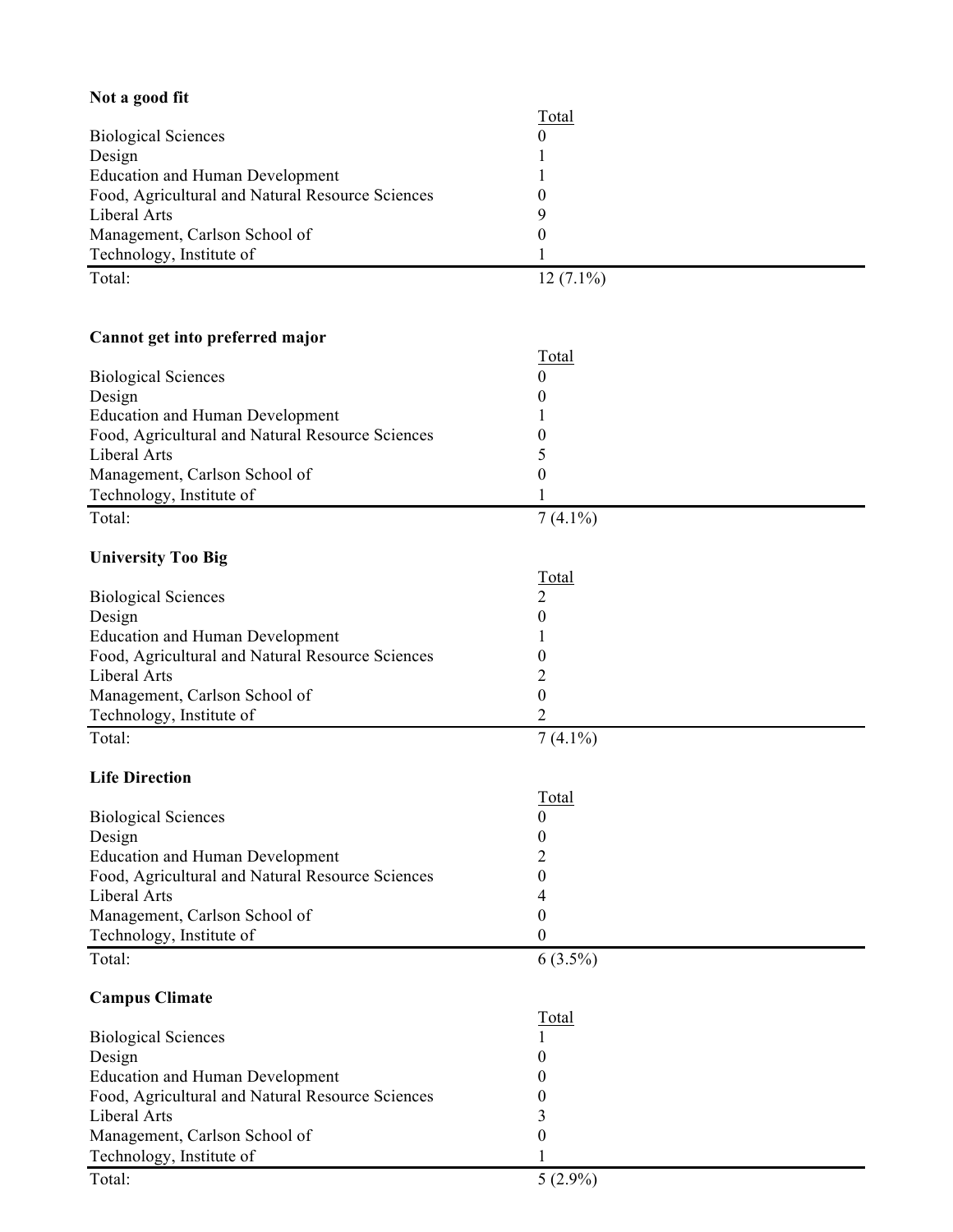| <b>Family Issues</b>                             |                |
|--------------------------------------------------|----------------|
|                                                  | <b>Total</b>   |
| <b>Biological Sciences</b>                       |                |
| Design                                           | 0              |
| <b>Education and Human Development</b>           | 0              |
| Food, Agricultural and Natural Resource Sciences | 0              |
| Liberal Arts                                     |                |
| Management, Carlson School of                    | 0              |
| Technology, Institute of                         | 0              |
| Total:                                           | $2(1.2\%)$     |
|                                                  |                |
| Could not reach                                  |                |
|                                                  | Total          |
| <b>Biological Sciences</b>                       | 4              |
| Design                                           | 4              |
| <b>Education and Human Development</b>           | 0              |
| Food, Agricultural and Natural Resource Sciences | 4              |
| Liberal Arts                                     | 13             |
| Management, Carlson School of                    | 0              |
| Technology, Institute of                         | 7              |
| Total:                                           | 32 (18.8%)     |
|                                                  |                |
|                                                  |                |
| Do not know reason                               |                |
|                                                  | Total          |
| <b>Biological Sciences</b>                       | 10             |
| Design                                           | 6              |
| <b>Education and Human Development</b>           | 9              |
| Food, Agricultural and Natural Resource Sciences | 6              |
| Liberal Arts                                     | 4              |
| Management, Carlson School of                    | $\overline{c}$ |
| Technology, Institute of                         | 8              |
| Total:                                           | 35 (20.6%)     |
| <b>Other Categories:</b>                         |                |
|                                                  | Total          |
| Too hard                                         | $1$ (IT)       |
| Too expensive                                    | $1$ (CBS)      |
| Difficulty adapting to rigor of coursework       | $1$ (CEHD)     |
| Poor grades in aspiration major                  | $1$ (IT)       |
| Admitted to professional school                  | 1 (CFANS)      |
| Working too much                                 | 0              |
| Interested in job more than school               | 0              |
| Did not feel welcome on campus                   | 0              |
| Work related                                     | 0              |
|                                                  | 0              |
| Internships                                      |                |
| Total:                                           | $5(2.9\%)$     |

# **Other Specified Reasons (total 29 comments- are also reflected in numbers above)**

|                                         | Total |
|-----------------------------------------|-------|
| Deceased                                |       |
| Roommate passed away                    |       |
| Basic training in spring                |       |
| Accessibility issue in big lecture hall |       |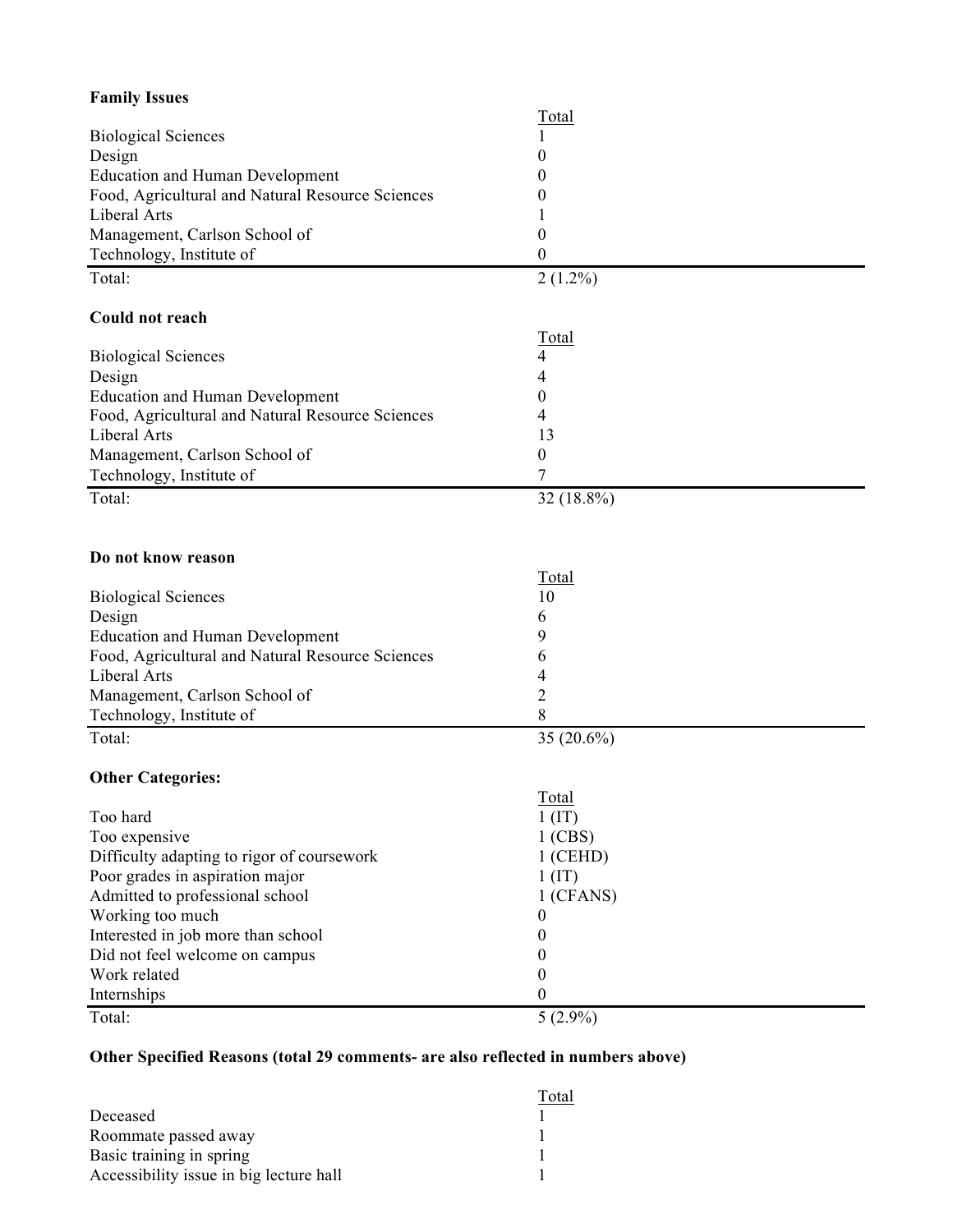#### **Patterns of Student Transfer**

**Notes:** Determined by adviser comments.

#### **Transferring**

|                                                  | Total    |
|--------------------------------------------------|----------|
| <b>Biological Sciences</b>                       |          |
| Design                                           |          |
| <b>Education and Human Development</b>           | 10       |
| Food, Agricultural and Natural Resource Sciences |          |
| Liberal Arts                                     | 37       |
| Management, Carlson School of                    |          |
| Technology, Institute of                         |          |
| Total:                                           | 73 (43%) |

#### **Transferring to:**

62% (106) of students have record of enrolling at one of 52 different institutions in spring, 2010.

- 84% of the institutions are public
- 36(34%) students transferred back to their home state
	- o 25 transferred to Wisconsin schools
	- o 4 transferred to Illinois schools
	- o 3 transferred to North Dakota schools
	- o 2 transferred to South Dakota schools
	- o 1 transferred to Michigan school
	- o 1 transferred to Nebraska school
- 12(11.3%) students transferred out of state
	- o 2 MN transferred to University of WI River Falls
	- o 2 MN transferred to South Dakota State University
	- o 2 MN transferred to University of North Dakota
	- o 1 MN transferred to University of WI Oshkosh
	- o 1 MN transferred to North Dakota State University
	- o 1 MN transferred to University of WI Madison
	- o 1 MN transferred to Iowa State University
	- o 1 MN transferred to Columbia College of Chicago
	- o 1 IL transferred to University of Wisconsin Colleges Rock

# **Students enrolled at the following institutions:**

WISCONSIN:  $E_{\text{out}} V_{\text{out}}$ 

| гош теан.                             |               |
|---------------------------------------|---------------|
| University of Wisconsin – Madison     | 8             |
| University of Wisconsin – Eau Claire  | 5             |
| University of Wisconsin – River Falls | 4             |
| University of Wisconsin - La Crosse   | $\mathcal{R}$ |
| University of Wisconsin – Milwaukee   | $\mathbf{3}$  |
| Marquette University                  | 2             |
| University of Wisconsin – Oshkosh     |               |
|                                       |               |

| Two Year:                         |  |
|-----------------------------------|--|
| Madison Area Technical College    |  |
| Chippewa Valley Technical College |  |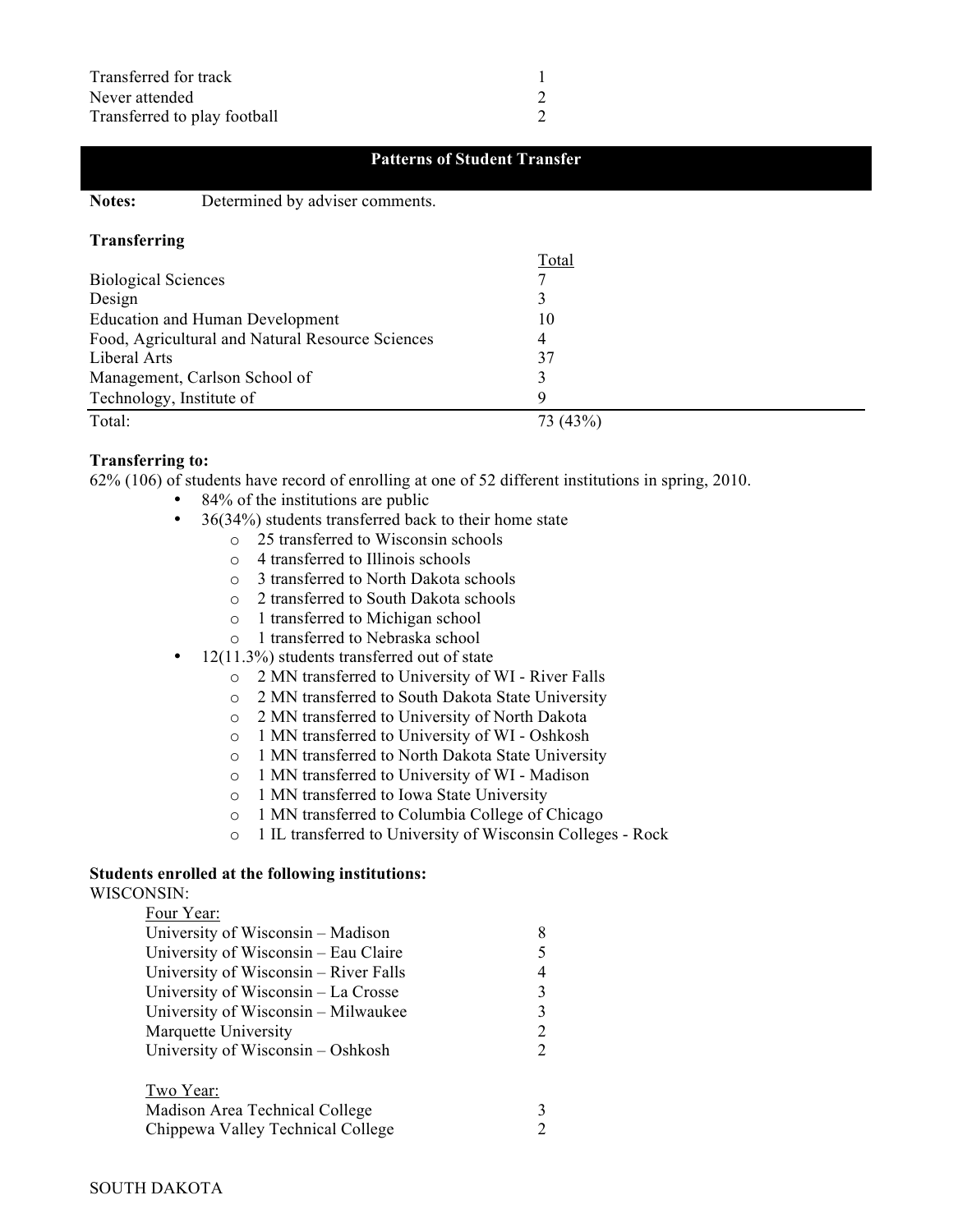Four Year:

| <b>MINNESOTA</b>                        |                                                |
|-----------------------------------------|------------------------------------------------|
| Four Year:                              |                                                |
| Concordia College                       | $\mathfrak{Z}$                                 |
| Minnesota State University - Moorhead   | $\mathfrak{Z}$                                 |
| University of St. Thomas                | $\mathfrak{Z}$                                 |
| College of St. Scholastica (semesters)  | $\overline{2}$                                 |
| Minnesota State University - Mankato    | $\overline{2}$                                 |
| St. Cloud State University              | $\overline{2}$                                 |
| Winona State University                 | $\overline{2}$                                 |
| Two Year:                               |                                                |
| Century College                         | 4                                              |
| Anoka Ramsey Community College          | $\mathfrak{Z}$                                 |
| <b>Regency Beauty Institute</b>         | $\mathfrak{Z}$                                 |
| Rochester Community & Technical College | $\overline{3}$                                 |
| North Hennepin Community College        | $\overline{2}$                                 |
| St. Paul College                        | $\overline{2}$                                 |
| NORTH DAKOTA                            |                                                |
| Four Year:                              |                                                |
| North Dakota State University           | $\mathfrak{Z}$                                 |
| University of North Dakota              | $\overline{3}$                                 |
| <b>OTHER</b>                            | 26 (9 are to other states: IA, IL, MI, NE, TX) |
|                                         |                                                |

# **On-Campus Housing Data**

#### **Housing Confirmation**

(As of last data upload in August prior to Welcome Week)

| Paid housing confirmation            | 137 |  |
|--------------------------------------|-----|--|
| Did not pay housing confirmation     | 33  |  |
| Total                                | 170 |  |
| <b>Housing Assignment at Opening</b> |     |  |
| None (Commuter)                      | 39  |  |
| Bailey                               | 20  |  |
| Centennial                           | 8   |  |
| Comstock                             | 12  |  |
| Frontier                             | 23  |  |
| Middlebrook                          | 11  |  |
| Pioneer                              | 13  |  |
| Sanford                              | 13  |  |
| Territorial                          | 23  |  |
| University Village                   | 3   |  |
| Yudof                                | 5   |  |
| Total                                | 170 |  |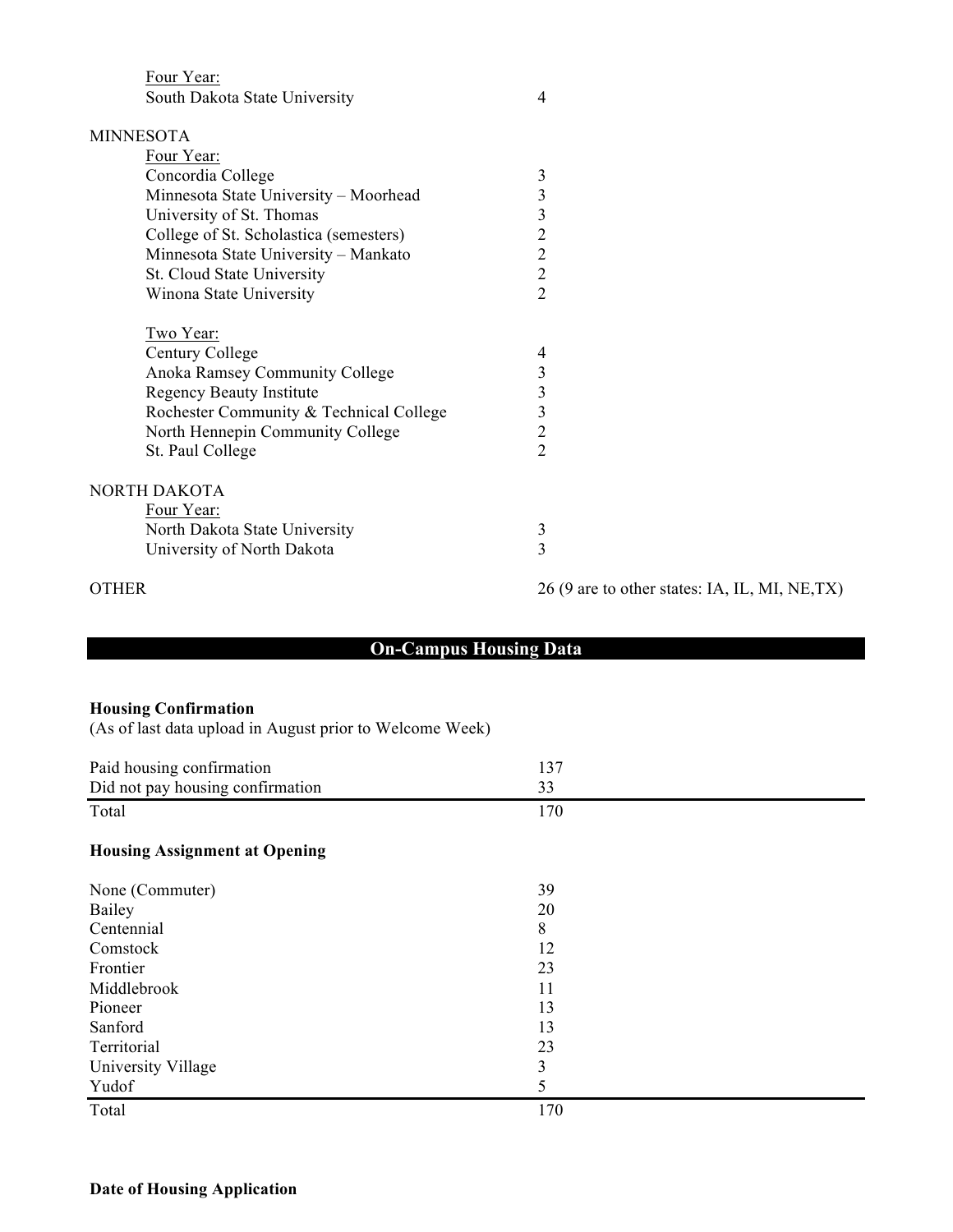| November 2008                                                   | 13             |
|-----------------------------------------------------------------|----------------|
| December 2008                                                   | 9              |
| January - April 2009                                            | 79             |
| May 2009                                                        | 22             |
| <b>June 2009</b>                                                | 6              |
| <b>July 2009</b>                                                | $\overline{2}$ |
| Total                                                           | 131            |
| <b>Housing Application Cancel Date</b>                          |                |
| September 2009                                                  | 7              |
| October 2009                                                    | $\overline{7}$ |
| November 2009                                                   | $\overline{2}$ |
| December 2009                                                   | 77             |
| Pre-January 19, 2010: start of classes)                         | 17             |
| Post- January 19, 2010: start of classes)                       | 12             |
| February 2010 (did not contact HRL)                             | 9              |
| Total                                                           | 131            |
| <b>Reasons for Departure from Housing Contract Release Data</b> |                |
| Transfer                                                        | 69             |
| Withdrawal                                                      | 39             |
| Null (never moved in)                                           | 5              |
| Not Registered                                                  | 4              |
| Other reason                                                    | 4              |
| Medical                                                         | $\mathfrak{Z}$ |
| Judicial                                                        | $\overline{c}$ |
| Occupancy Factors (i.e.expanded)                                | $\overline{c}$ |
| Moved Off-Campus                                                | 1              |
| Military                                                        | 1              |
| Deceased                                                        |                |
| Total                                                           | 131            |
| <b>Expanded Housing</b>                                         |                |
| Yes                                                             | 5              |
| Yes, but not the person who had to move                         | 4              |
| <b>Financial Aid Data</b>                                       |                |
| <b>Estimated Family Contribution (EFC)</b>                      |                |
| $EFC=0$                                                         | 27(16%)        |
| EFC=20-1987                                                     | 10             |
| EFC=2443-5283                                                   | 17             |
| EFC= 6160-10819                                                 | 20(12%)        |
| EFC=11364-20803                                                 | 27(16%)        |
| EFC=22072-28847                                                 | 16             |
| $EFC = 31166 - 43585$                                           | 17             |
| EFC= 51006-99999                                                | $\tau$         |
| Not Applicable                                                  | 29(17%)        |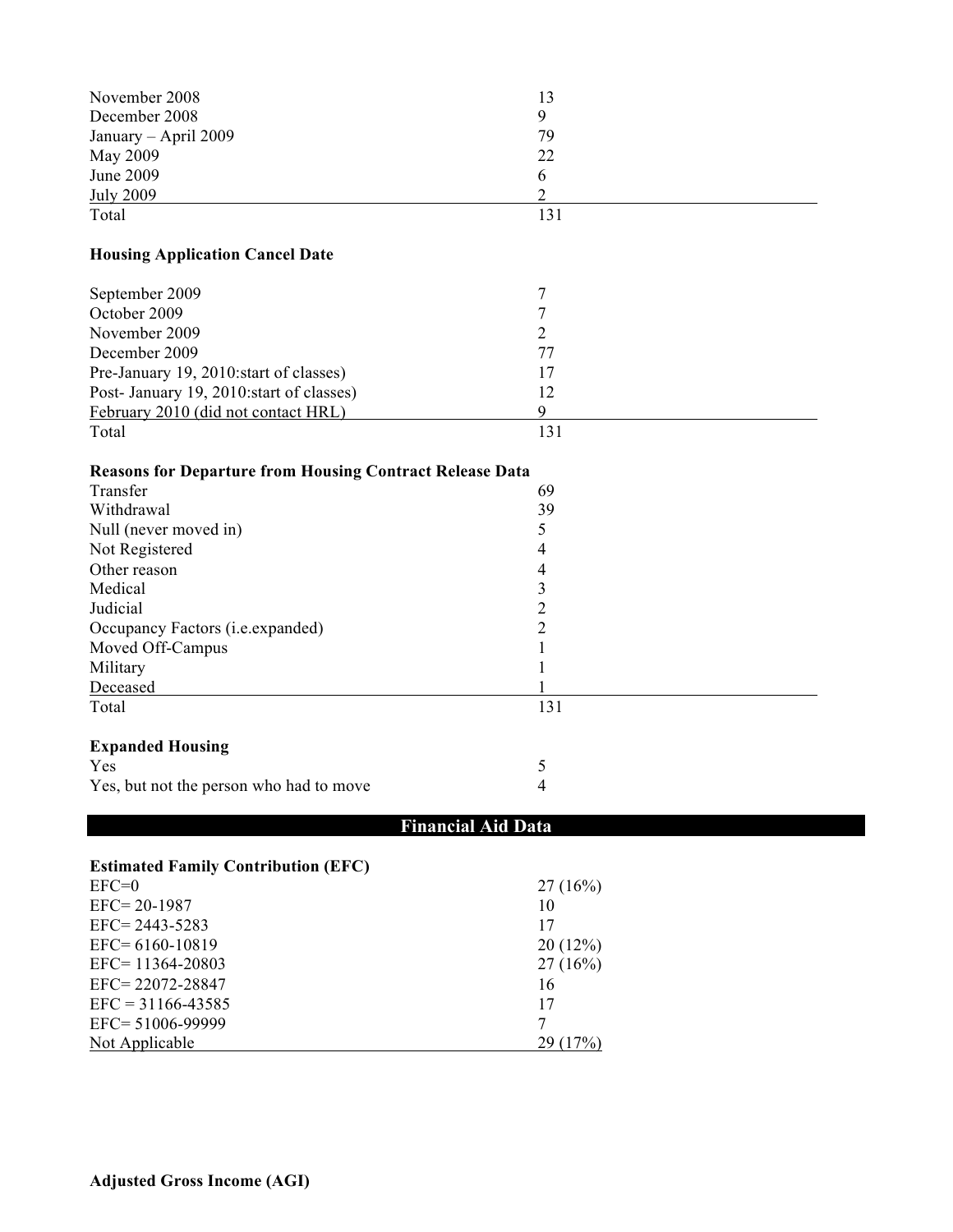| $AGI=$                                             |                |
|----------------------------------------------------|----------------|
| $\theta$                                           | 5              |
| 1-5000                                             | $\overline{c}$ |
| 6000-10K                                           | $rac{2}{5}$    |
| 10K-20K                                            |                |
| 20K-30K                                            | 14             |
| 30K-40K                                            | 10             |
| 40K-50K                                            | 11             |
| 50K-60K                                            | 10             |
| 60K-70K                                            | 9              |
| 70K-80K                                            | 9              |
| 80K-90K                                            | $\overline{7}$ |
| 90K-100K                                           | 16             |
| Over 100K                                          | 40             |
| <b>Not Applicable</b>                              | 29             |
| <b>Financial Aid Application</b>                   |                |
| Applied for financial aid                          | 141 (83%)      |
| Did not apply for financial aid                    | 29 (17%)       |
| Total                                              | 170            |
| <b>Campus Work Study</b>                           |                |
| Eligible for Campus Work Study                     | 93 (55%)       |
| Not Eligible for Campus Work                       | 48 (28%)       |
| Not Applicable                                     | 29 (17%)       |
| Total                                              | 170            |
| <b>On-Campus Employment</b><br>Had a job on campus | 7(4%)          |
| <b>Has Unmet Need</b>                              |                |
| Yes                                                | 93 (55%)       |
| No                                                 | 48 (28%)       |
| Not Applicable                                     | 29(17%)        |
| Total                                              | 170            |

### **Orientation/Welcome Week Trends**

#### **PARENT ORIENTATION:**

#### **Points of Interest:**

- 2819 (52.3%) of all students in Class HAD one or more parent/guest attend Parent Orientation
	- o The average parent attendance is 1.5 parents per student
	- o 1568 (29%) of students had one parent/guest attend Parent Orientation
	- o 1217 of students had two parents/guest(s) attend Parent Orientation
	- o 32 of students had 3 parents/guests attend Parent Orientation
	- o 2 of students had 4 parents/guests attend Parent Orientation
- 2577 (47.7%) of all students in Class DID NOT have parents attend Parent Orientation

#### **Parent Involvement for Leavers:**

52% (88) of students DID NOT have parents attend Parent Orientation 26.5% (45) of students had one parent attend Parent Orientation 22% (37) of students had more than one parent attend Parent Orientation

#### **FRESHMAN ORIENTATION:**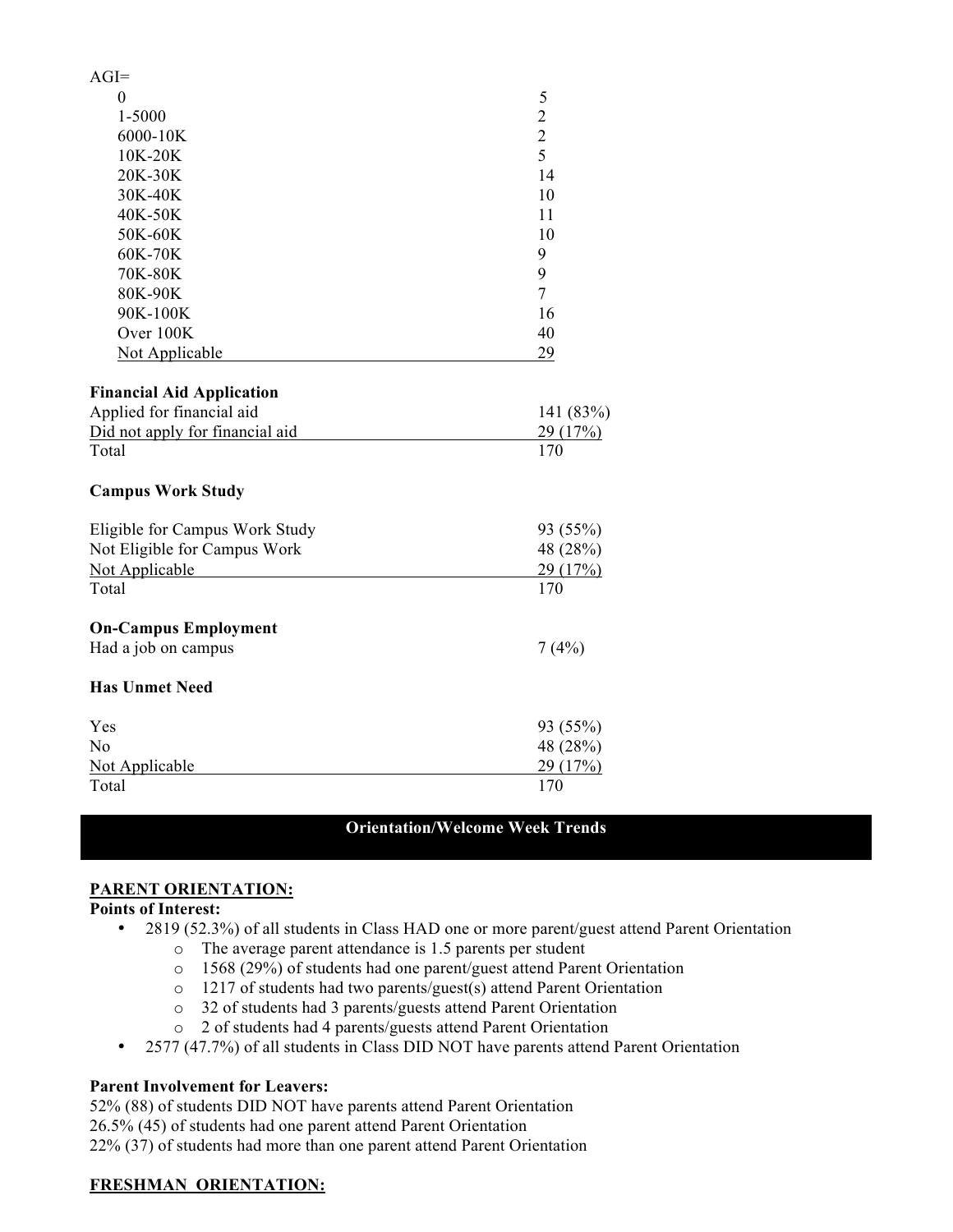#### **Points of Interest:**

- 5396 is the number of students who were in the Orientation database and enrolled on the  $10<sup>th</sup>$  day.
- 5798 students confirmed they were attending the U of M
- 5635 signed up to attend Orientation
- 5398 actually attended (93.1% of the students who confirmed)
	- o 38 (.007%) students attended PSEO Orientation in April
	- o 2977 (55%) students attended Orientation in June
	- o 1679 (31%) students attended Orientation in July
	- o 686 (12.7%) students attended Orientation in August/September
	- o 18 (.003%) students did not attend

#### **Student Attendance at Orientation for Leavers:**

51% (87) of students attended Orientation in June

38% (66) of students attended Orientation in July

8.8% (15) of students attended Orientation in August/September

### **WELCOME WEEK PARTICIPATION:**

#### **Points of Interest:**

- 5288 (98%) of students checked in for Welcome Week\*  $\circ$  211 (4%) of students applied for an exemption from a portion or all of Welcome Week
- 4923 (91%) of students attended first small group meeting\*
- 4618 (86%) of students attended college day\*
- 4235 (78%) of students attended Money! session\*
- 4295 (80%) of students attended Do What Matters student engagement session\*
- 3529 (65%) of students participated in Community Exploration\*
- 3501 (65%) of students participated in Community Engagement Experience\*

### **Student Participation at Welcome Week for Leavers:**

93% (158) of students checked in for Welcome Week\*

85% (144) of students attended first small group meeting\*

76% (129) of students attended college day\*

69% (117) of students attended Money! session\*

70% (119) of students attended Do What Matters student engagement session\*

54% (92) of students participated in Community Exploration\*

52% (88) of students participated in Community Engagement Experience\*

2% (4) of students applied for an exemption from a portion or all of Welcome Week

\*There was an error in the data collection process – percentage could be higher.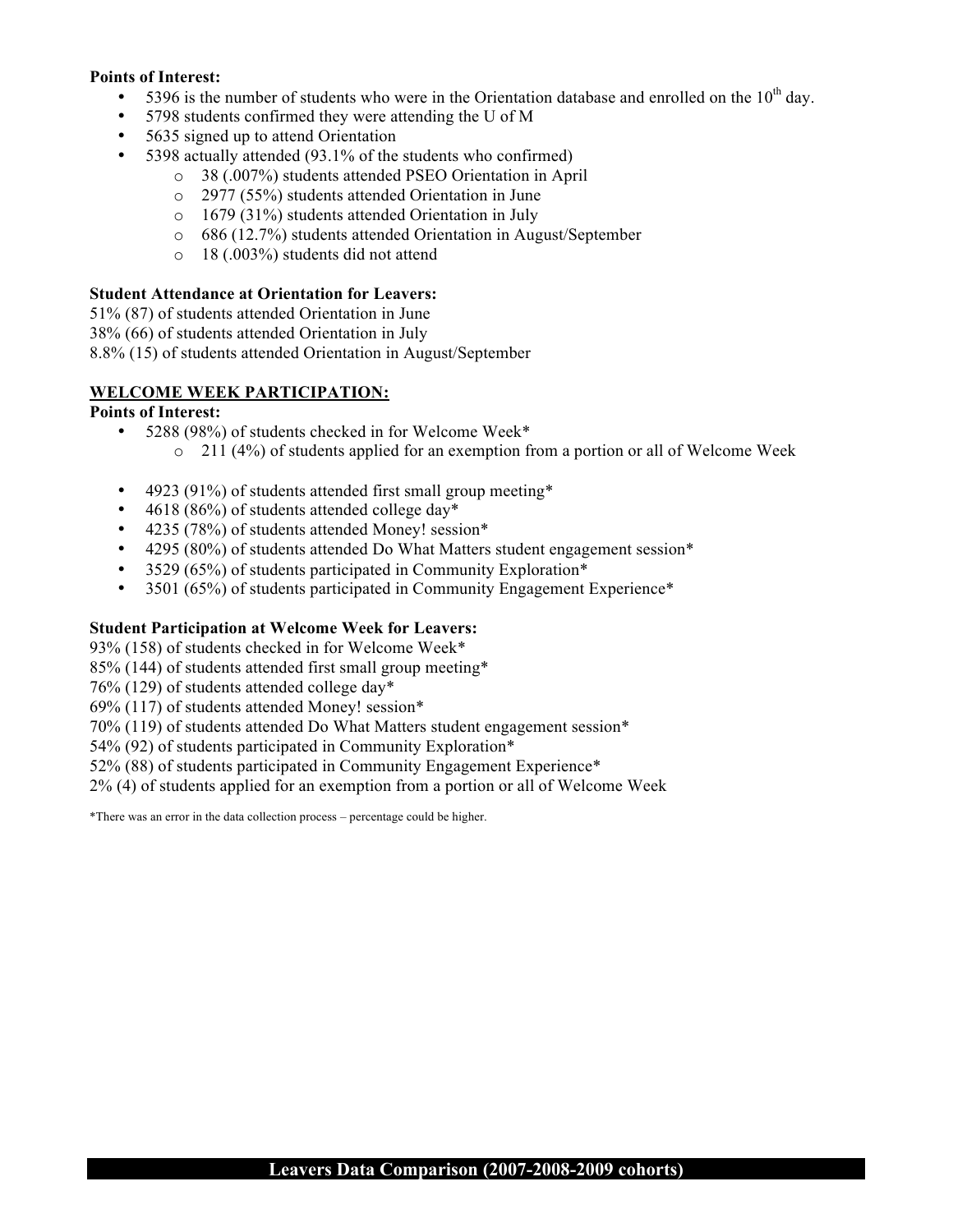|                  | Total in Class      | <b>TOTAL Leavers</b> | % of leavers |
|------------------|---------------------|----------------------|--------------|
| 2009 cohort      | 5400                | 170                  | 3.15%        |
| 2008 cohort      | 5106                | 178                  | 3.49%        |
| 2007 cohort      | 5231                | 178                  | $3.40\%$     |
| <b>Retention</b> |                     |                      |              |
|                  | $1st$ to $2nd$ Year | $2nd$ to $3rd$ Year  |              |
| 2008 cohort      | 90.7%               |                      |              |
| 2007 cohort      | 88.5%               | 83%                  |              |

# **Narrative Comparison**

#### **Out of State**

|             | <b>Total Leavers</b> | $N =$ | $\frac{0}{0}$ |
|-------------|----------------------|-------|---------------|
| 2009 cohort | 170                  | 68    | 40%           |
| 2008 cohort | 178                  | 65    | 37%           |
| 2007 cohort | 178                  | 60    | 34%           |

#### **GPA**

• Each year, over 30% of the leavers have a gpa of 3.1 or higher

#### **ACT Scores**

- Leavers with score of 30-35
	- o 17.6% 2009 cohort
	- o 13% 2008 cohort
	- o No data for 2007 cohort

#### **Reasons for Leaving**

**(determined by adviser comments – students indicated multiple categories)**

- Financial Issues
	- o 10.6% 2009 cohort
	- o 15% 2008 cohort
	- o 19% 2007 cohort
- Health Medical
	- o 8.2% 2009 cohort
	- o 6.1% 2008 cohort
	- o 4.4% 2007 cohort
- Personal Issues
	- $\circ$  10% 2009 cohort
	- o 14.6% 2008 cohort
	- o 25.2% 2007 cohort
- Homesickness
	- o 7.6% 2009 cohort
	- o 12.3% 2008 cohort
	- o No data for 2007 cohort (listed under personal issues)
- Campus Climate
	- o 2.9% 2009 cohort
	- o 7.8% 2008 cohort
	- o 11.2% 2007 cohort